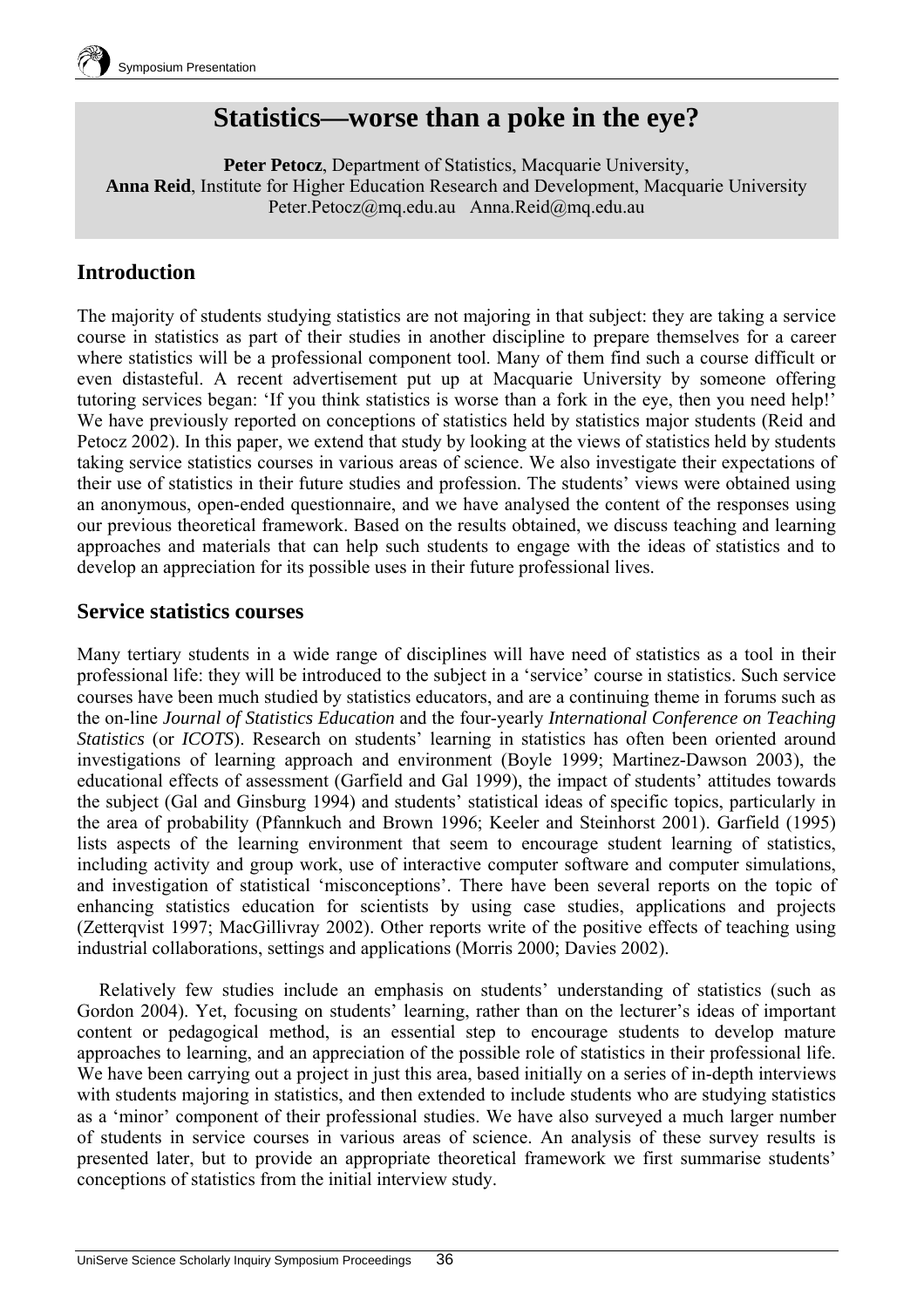# **Statistics major students' conceptions of statistics**

In a previous paper (Reid and Petocz 2002), we have reported on the conceptions of statistics held by students who were majoring in statistics. The conceptions were identified from a phenomenographic analysis (Marton and Booth 1997) of interviews with 20 students from first- and third-year classes in statistics, focusing on their responses to the question 'What is statistics?' or 'What do you understand statistics to be about?' The 'outcome space' is presented in Table 1 without supporting quotations from the transcripts (which can be found in the cited reference). The first three conceptions focus on techniques, mathematical and then statistical, individual and then a collection. Students holding conceptions 1 or 2 have a limited and fragmentary understanding of statistics, which is somewhat broader in conception 3 as techniques are accumulated. The next two conceptions focus on using data: conception 4 shows a view of analysing a set of data to understand the meaning hidden in it, while conception 5 explicitly includes the context of the analysis. Students describe statistics using the techniques characteristic of conceptions 1–3, but consider these techniques to be part of a coherent whole, and aim to be able to analyse and interpret a complete set of data. Conception 6, the broadest, focuses on meaning. Students use statistical methods to develop their own thinking, create new interpretations of data, and actively relate their statistical understanding to their personal and professional life. In common with many other phenomenographic outcome spaces, the conceptions are hierarchical and inclusive. They are listed in the table from the narrowest and most fragmentary to the broadest and most holistic. Moreover, students who express the broader conceptions are also aware of the narrower conceptions, and can make use of any or all of the characteristics of the previous conceptions, if their perception of the situation demands it. It is for this reason that we as educators favour the broader, most expansive conceptions over the narrower, more limiting ones.

| <b>Focus</b> | <b>Conception of Statistics</b> | <b>Brief Description</b>                                                    |
|--------------|---------------------------------|-----------------------------------------------------------------------------|
| Technique    | 1. Numerical techniques         | Limited and fragmentary understanding, statistics is a type of mathematics  |
|              |                                 | that uses 'boring calculations', 'numbers' or 'probability'                 |
|              | 2. Individual statistical       | Statistical rather than mathematical fragments, individual techniques used  |
|              | techniques                      | to look at data, eg graphing, line of best fit, collecting data, regression |
|              | 3. Collection of statistical    | Statistics is a collection or 'stockpile' of a range of techniques,         |
|              | techniques                      | accumulated by students and listed as a description                         |
| Data         | 4. Analysis and interpretation  | Statistics is interpreting or making sense of a complete set of data,       |
|              | of data                         | analysing and drawing conclusions about it                                  |
|              | 5. Understanding using          | Statistics is a way of understanding situations by examining statistical    |
|              | statistical models              | models, analysing sets of data and testing appropriateness of conclusions   |
| Meaning      | 6. Making sense of the world    | Statistical methods are used to understand and make sense of wider          |
|              | and develop personal            | aspects of reality, develop creative and critical thinking, create new      |
|              | meaning                         | interpretations of data and life                                            |

Table 1. Statistics major students' conceptions of statistics (after Reid and Petocz 2002)

While this model of students' understanding of statistics is interesting theoretically, it can also be used practically as a basis for developing effective pedagogical approaches. Firstly, students often believe that everyone else in the class shares their way of looking at the subject and are surprised to hear that there are alternative viewpoints: those students who previously held more limiting views are thus encouraged to consider broader conceptions of their subject (see Ho, Watkins and Kelly 2001). Students' conceptions of their own learning and the role of their teacher can also be discussed (see Petocz and Reid 2003). Secondly, we can provide activities and assessment that encourage students towards the broader conceptions. For instance, rather than simply asking students to carry out a statistical technique, we can set the problem in a real-life context and in addition ask students to explain the *meaning* of the results to a colleague or a client: this moves students' focus from facts and techniques towards the broader conceptions of statistics as a way of understanding the world. An example of such a pedagogical approach in action is given in Reid and Petocz (2003) in the context of a class in regression analysis.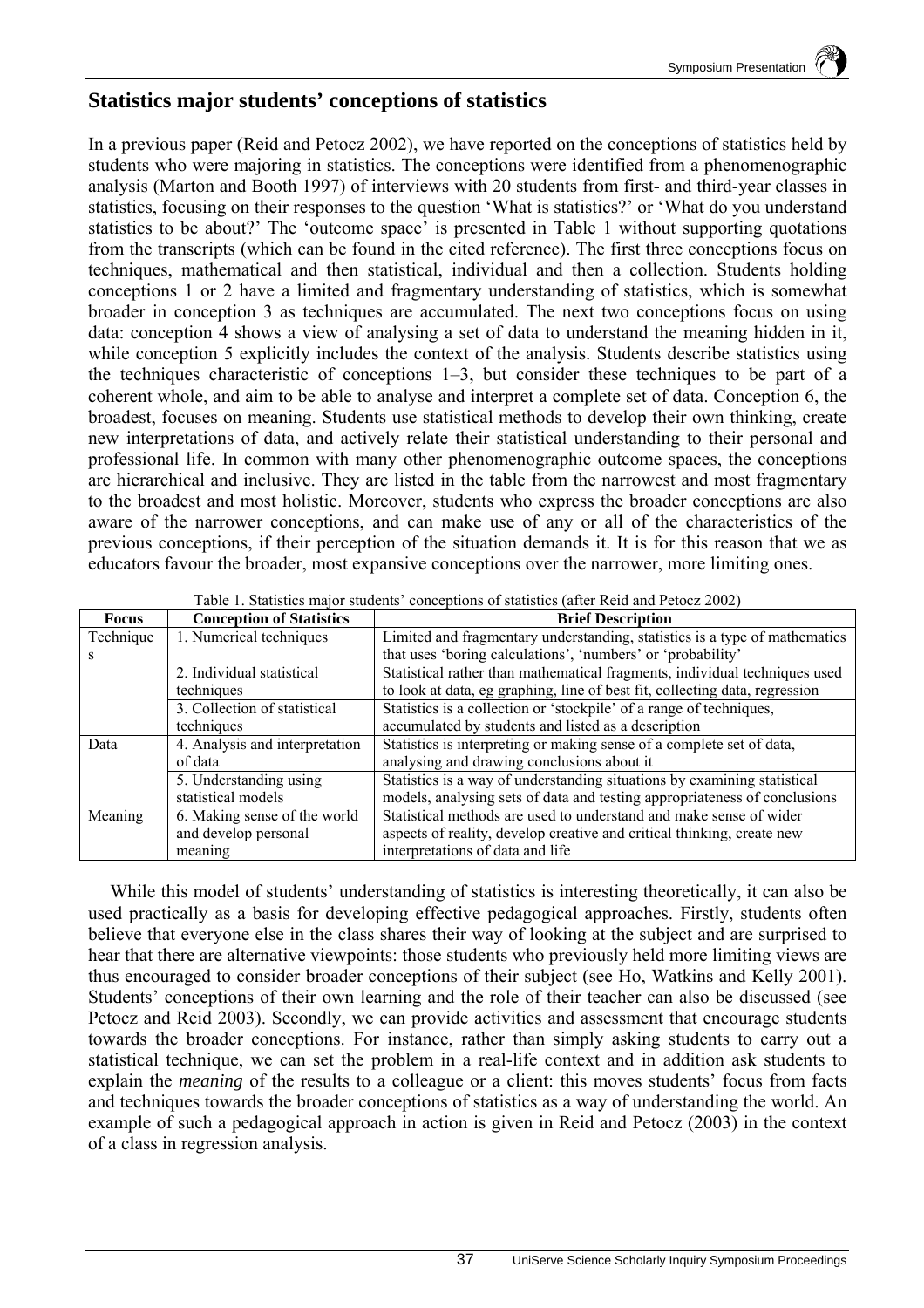

# **The questionnaire and data collection**

The background to the data collection was our desire to make practical and immediate use of results that we had obtained from the interviews with statistics major students. We wanted to discuss the range of conceptions of statistics with our other classes, and in order to provide a basis for starting a discussion we asked students to think about their ideas of statistics and how they might use it. Using an anonymous open-ended questionnaire, students were asked to write replies to the questions: What is statistics? What part do you think statistics will play in your future studies? What part do you think statistics will play in your future professional work? The replies formed the basis for general class discussions and with our students' permission we collected their responses for further analysis. We have responses from 122 students, two groups of students from sports science (one undergraduate, one honours), a group of masters students in orthodontics and two groups of masters students in human nutrition. These responses were analysed together due to the relatively small samples.

# **Service students' conceptions of statistics**

Although enough space was left for longer responses, most people just wrote a short definition of statistics for the first question. Many responses were concerned with mathematical techniques (the study of numbers, application of mathematical formulae, calculating, a form of maths) or their application (finding probabilities, calculating reliability, correlations or trends, using mathematical methods to find results, using numbers to work out significance). Another large group of responses focused on compiling or collecting data, using data or samples and analysing, evaluating or interpreting data. Also mentioned were finding significance of results or confirming/denying a hypothesis and drawing valid conclusions. Finally, there were some isolated comments that focused on the positive aspects ('A subject helpful in research') or negative aspects ('Glorified guesswork', 'Science designed to prove that all our work is wrong'), or made comments on respondents' attitudes to statistics ('Complicated', 'A struggle for those who dislike maths').

The responses can be analysed using our previous theoretical framework and the results are shown in Table 2. Using the inclusive nature of the outcome space, each response was classified at the broadest level shown, so for instance if a student wrote 'The collection of data and the use of it', the response would be classified as conception 4 (since it showed evidence of interpreting or using the data) rather than conception 2 (collecting data as an individual statistical technique). Since there is no chance for respondents to amplify their written responses, the classification is 'generous'.

| ole 2. Set they statistics statistics conceptions of statistic |                                 |          |                                                                  |  |  |  |  |
|----------------------------------------------------------------|---------------------------------|----------|------------------------------------------------------------------|--|--|--|--|
| Focus                                                          | <b>Conception of Statistics</b> | Freq     | <b>Example</b>                                                   |  |  |  |  |
| Technique                                                      | 1. Numerical techniques         | 14       | A lot of numbers and graphs everywhere/ A form of maths/         |  |  |  |  |
| S                                                              |                                 |          | Maths calculations/ The study of numbers                         |  |  |  |  |
|                                                                | 2. Individual statistical       | 9        | A way of displaying information in numerical format/ Studying    |  |  |  |  |
|                                                                | techniques                      |          | relationships between values and data/ The measurement of a      |  |  |  |  |
|                                                                |                                 |          | specific phenomenon with a group of subjects (or objects)        |  |  |  |  |
|                                                                | 3. Collection of statistical    | 19       | The study of probabilities and the significance of results/      |  |  |  |  |
|                                                                | techniques                      |          | Standard deviation, are the results statistically significant?/  |  |  |  |  |
|                                                                |                                 |          | ANOVA, Wilcoxon rank sum test, but can't remember detail         |  |  |  |  |
| Data                                                           | 4. Analysis and interpretation  | 66       | Analysing numerical data and then putting them to some use/      |  |  |  |  |
|                                                                | of data                         |          | Analysing data and making sense of it/ The collection of data,   |  |  |  |  |
|                                                                |                                 |          | making sense of the collected data                               |  |  |  |  |
|                                                                | 5. Understanding using          | 5        | The collection and organisation of data so that it can be        |  |  |  |  |
|                                                                | statistical models              |          | understood and give meaning to a particular situation/ Analysing |  |  |  |  |
|                                                                |                                 |          | numbers to make sense of the results of experiments              |  |  |  |  |
| Meaning                                                        | 6. Making sense of the world    | $\Omega$ |                                                                  |  |  |  |  |
|                                                                | and develop personal            |          |                                                                  |  |  |  |  |
|                                                                | meaning                         |          |                                                                  |  |  |  |  |

Table 2. Service statistics students' conceptions of statistics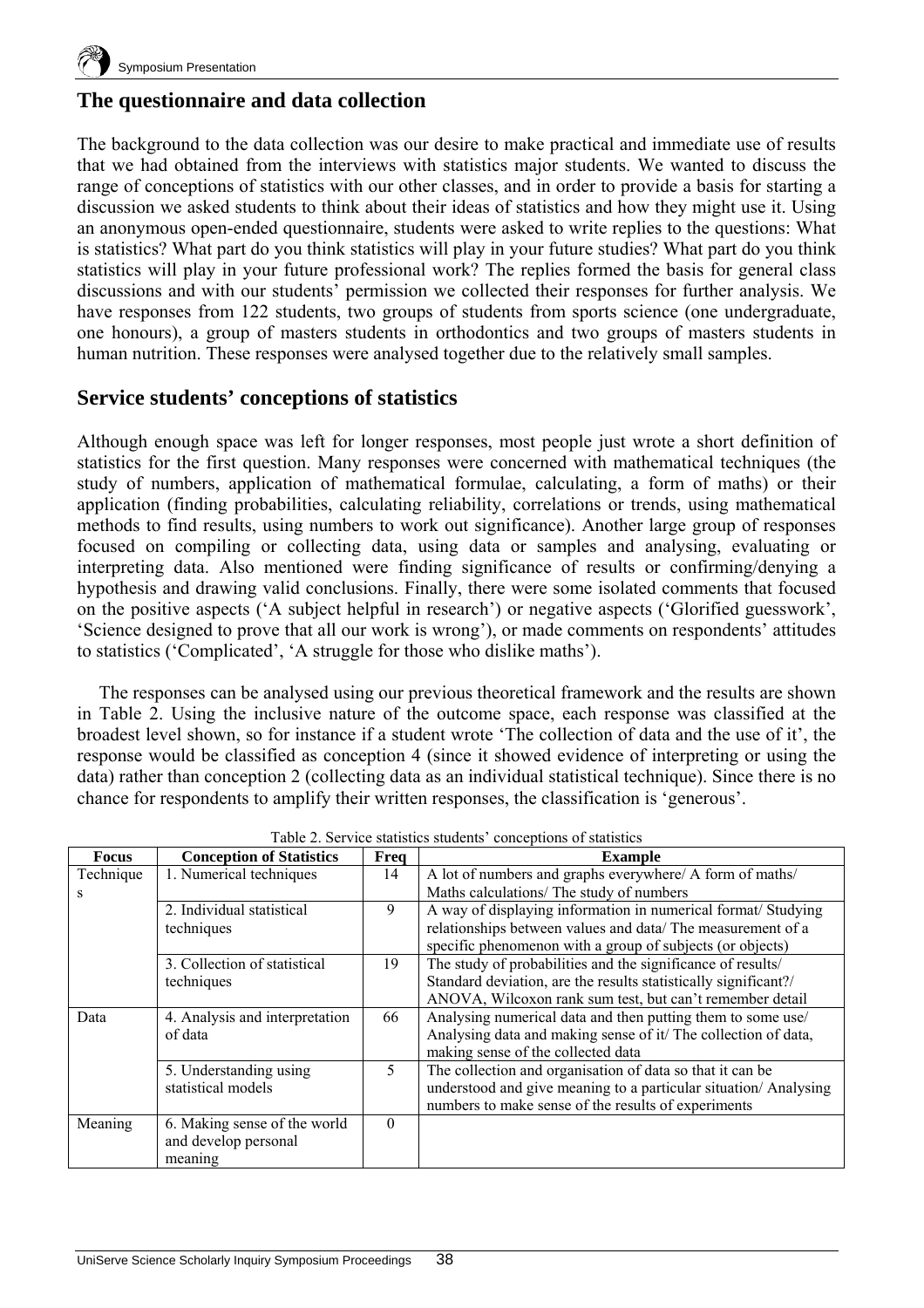Table 2 shows that conception 4, analysis and interpretation of data, is the most common (and in fact was the most common in each of the three sub-groups). It is not surprising that the short written responses from this group did not display the broadest conception of statistics as 'an inclusive tool to make sense of the world and develop personal meanings'. The following extract from an interview with an honours student in sports science shows the problem. Joe's first statement, early in the interview, would indicate conception 4, statistics as analysis and interpretation of data. However, his response to a question at the end of the interview implies the broadest conception 6 of statistics:

Joe: [Ok, can I start then by asking you, what you think statistics is?] I would think stats is about investigation of data. It can be any kind of data and it can be used for anything, but pretty much working to formulate anything they want really. /…/ [What do you think the main things are from what you have learned here in stats that you take with you when you leave?] The whole way of thinking about things differently, you know, ideas of formulation that I would have never had come up with before that maybe I could lay things out a little bit differently so it works, that I may not have thought of previously. It will just make my life easier basically. /…/ I think differently now because I can see now that it's much wider and can be used for a much wider range of things, as previously I may have been a bit more closed minded, thinking it was just nerdy stuff that we don't need to know. But now it's like, oh this really applies to everything. You know I can work out this, and whack these things together. Just thinking differently, thinking more advanced.

## **Service students' ideas about their use of statistics**

The responses to the questions about the use of statistics in future studies and professional work are considered next. Students from the first interview study who were majoring in statistics had no doubt that they would use statistics in some form in their professional life, and some of them were already using it professionally. By contrast, the students in the service groups had less clear expectations. The most common responses for both study and work were concerned with reading and understanding research articles or results and actually carrying out research assignments or projects. This focus is not surprising given that more than half the students were enrolled in coursework masters degrees, but it was also apparent in the undergraduate group in sports science. Many respondents gave specific examples, such as sports coaching or evaluating sporting performance, investigating public health or the nutritional status of a group, or developing better dental materials. There were a small number of comments related to a broader use of statistics, for example: 'Understand better the industry where I will work' and 'It helps to derive conclusions from observations kept in everyday work in the clinic.' Despite this, there was a minority who believed that statistics would have no role, or were unsure about the role it might play, writing comments such as 'Unsure of what I'm doing, so I'll have to wait and see.' The responses are summarised in Table 3: a response could contain several ideas, so the frequencies do not sum to the total number of respondents.

| <b>Use of Statistics</b> | <b>Studies</b>                    | Work |                |
|--------------------------|-----------------------------------|------|----------------|
| Unspecific:              | - no role                         |      | 3              |
|                          | - unsure of role                  |      | 12             |
|                          | - some role                       |      |                |
|                          | - large role                      | 12   |                |
| Specific Example:        |                                   | 17   | 33             |
| Research Use:            | - organise and present data       | 2    |                |
|                          | - analyse data, evaluate results  | 10   | $\overline{2}$ |
|                          | - read and understanding research | 28   | 30             |
|                          | - carry out own research          | 48   | 27             |
| Professional Use:        | - explain to clients              |      |                |
|                          | - understand the industry         |      |                |
|                          | - support professional judgement  |      | 3              |
|                          | - further studies (PhD, Honours)  |      |                |

|  | Table 3. Service students' ideas of future use of statistics in their studies and work |  |  |  |  |  |  |  |
|--|----------------------------------------------------------------------------------------|--|--|--|--|--|--|--|
|  |                                                                                        |  |  |  |  |  |  |  |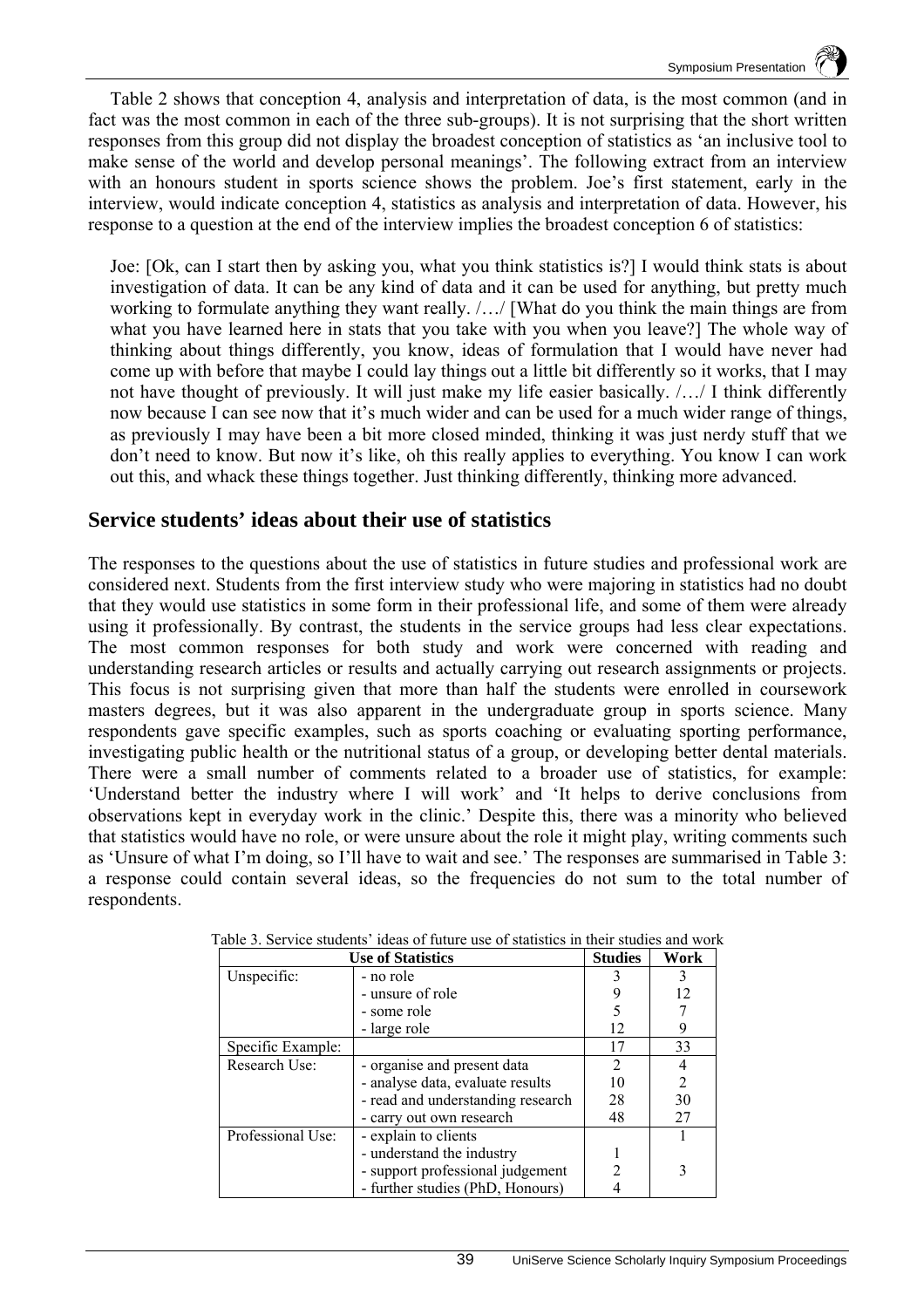

## **Conclusions**

Our analysis permits us to draw several conclusions concerning effective pedagogy for service classes in statistics for science students. We have already mentioned the strategy of helping students become aware of the various conceptions of statistics and the fact that other students may think differently about the subject. Given the large numbers of students who viewed statistics as isolated mathematical techniques, there seems to be potential for broadening their views of the statistics and learning statistics. However, it is important to remember that it would be as important that they expand their conceptions of their own area of science. We have also pointed out the benefits of providing learning activities and assessment that direct students towards the broader conceptions of statistics. Such an applied approach is vital even in an introductory statistics course, rather than the traditional focus on the development of basic statistical techniques. Given the large numbers of students who were aware of the role of statistics in understanding research results or carrying out their own research, this would be an obvious source of examples and assessments. The many reports of pedagogy involving projects selected in the students' own areas of interest attest to the success of this approach (e.g., MacGillivray 2002; Yesilcay 2000).

These research outcomes can be used as a basis for developing effective learning materials. As examples, we can refer to the laboratory exercises in Petocz (1998) that ask students to engage with the meaning and context of various sets of scientific data (e.g., Rayleigh's measurements of 'standard volumes' of nitrogen that led him to the discovery of argon in 1894), the video case studies in Petocz, Griffiths and Wright (1996) that take students behind the scenes of problems in statistical quality management (e.g., the problem of trichloroanisole in the corks at the Rosemount winery), and the book *Reading Statistics* (Wood and Petocz 2003) which encourages students to 'read' statistical papers, articles and research in a variety of areas of application (e.g., effects of T'ai Chi on balance), with the aim of looking beyond the data to the real life meanings. These examples fit into the problem-based learning model that has been successfully used throughout the sciences: the winning presentations at the last three UniServe Science Symposia are good examples (Kirkpatrick, McLaughlan, Maier and Hirsch 2002; Meyers, Nulty, Cooke and Rigby 2003; Batmanian, 2004). Another statistical example: we recently read a fascinating imaginary conversation with Florence Nightingale about the use of statistics in evidence-based medicine that would be an ideal resource for a medical statistics class (Maindonald and Richardson 2004). With such learning materials, the focus of the learning shifts to the broader conceptions of statistics, and supports students' own learning rather than statistics itself, or the basic techniques of the subject.

Traditionally it is assumed that science students learn about professional competencies such as statistical skills through real-life problems or experience in laboratory experimentation. However, their lecturers may have limited industry experience and thus prepare students for professional work from an institutional academic orientation (Evans 2001). This standard approach reflects a lack of appreciation of the way in which students understand the situated nature of their learning and the professional tools that are integral to their intended profession. 'Telling' students, and providing activities purporting to reflect professional work simply do not enable students to challenge their own beliefs about their learning focus and their work. Providing a space where *students* can explore their own perception of professional work and the way in which other subjects can be appreciated as component tools for scientific work enables educators to more effectively enhance the situation of learning and the students' own connections between institutional and professional learning experiences (Trigwell and Reid 1998). Another quote from an interview with another student in sports science points to the importance of changing students' conceptions:

Karin: [What do you think might be the main things you take away with you from your stats learning when you leave university?] More understanding of it, before I thought statistics was very dry and useless. Something for academics to keep them busy. But it actually has a purpose: I changed my mind. [Why?] Because I guess I realized I might use it in the future.